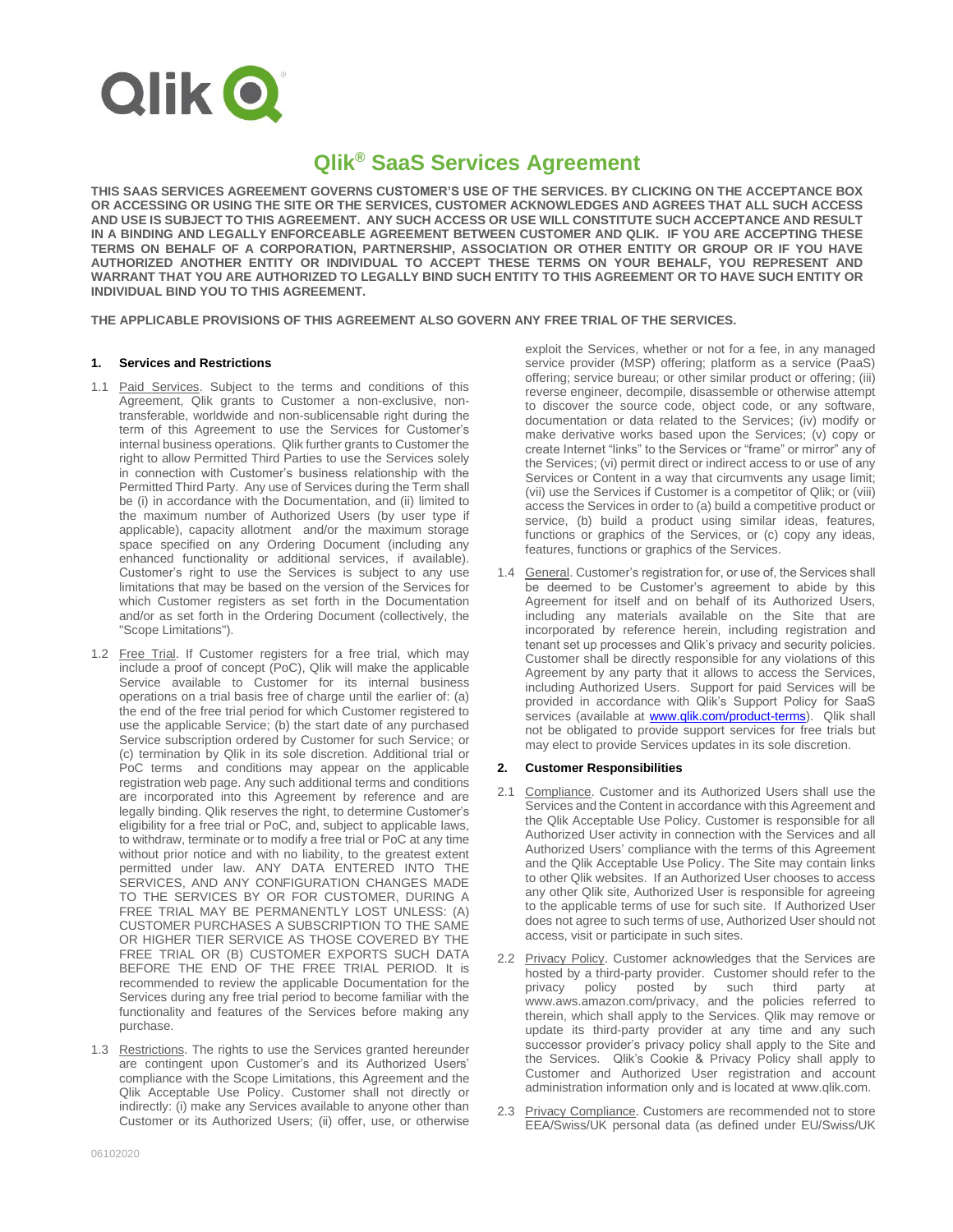relevant law) or any Content that may be governed by industry specific legislation in the Service. Qlik is neither the Data Controller nor the Data Processor (as defined under relevant EU/Swiss law) of any personal data Content inputted by Customer or any Authorized User. If Customer or any Authorized User chooses to input personal data Content, Customer shall remain solely liable and responsible for complying with applicable privacy laws with respect to Customer's and its Authorized Users' use of the Services and the Content, including but not limited to EU General Data Protection Regulation and any other privacy/data protection obligations in relation to the processing of such Content (including but not limited to the obligations to delete data, process it lawfully, and restrictions regarding transfer outside of the EEA/Switzerland/UK, and responding to data subject access requests). All Content used by or within the Services may be stored on servers located outside of the EEA/Switzerland/UK, unless options (if available) are selected and used by the Customer to retain the data on relevant servers within the EEA/Switzerland/UK. Further, Customer and Authorized Users are not permitted to store maintain, process or transmit sensitive personal information, including but not limited to financial information, country identifications numbers (such as social insurance, social security, driver's license or passport numbers) or Protected Health Information (as defined under the Health Insurance Portability and Accountability Act of 1996 (HIPAA)) in the Services.

- 2.4 Responsibility for Content. Customer acknowledges and agrees that (i) Customer has sole responsibility to determine which Authorized Users gain access to the Services and which Content such Authorized Users may access via the Services, (ii) Qlik has no obligation to monitor any Content, (iii) Qlik does not control, interpret, verify or endorse the Content that Customers or Authorized Users make available on the Services, (iv) Qlik is not responsible for the accuracy, completeness, appropriateness, copyright compliance or legality of any Content accessible using the Services, (v) Customer, and not Qlik, is fully responsible for all storage and backup of Content; and (iv) subject to Section 3, Customer is solely responsible for the uploading and/or deletion of any Content placed on the Site or with the Services by any Authorized User. Customer is solely responsible for the development, content, operation, maintenance, and use of Content including but not limited to responsibility for: (i) any claims relating to Content, including claimed violations of applicable law; and (ii) properly handling and processing notices that are sent to Customer (or any Authorized User) regarding Content, such as by any person claiming that any Content violates such person's rights, including notices pursuant to the Digital Millennium Copyright Act
- 2.5 Warranties. Customer hereby represents and warrants on behalf of itself and its Authorized Users that (a) it has all of the rights in the Content necessary for the uploading, use, display, publishing, sharing and distribution of the Content (including via Qlik applications) in the course of using the Services; and (b) the storage, display, publication, performance, integration, use and transmission of Content through the Services does not violate any law or this Agreement.
- 2.6 Unauthorized Use. Customer must promptly notify Qlik in writing of any unauthorized use of all or any portion of the Services; including any tenant or account administration of the Services. Authorized User login credentials are not permitted to be shared among Authorized Users or with any third parties. In the event of any such unauthorized use by any third party that obtained access through Customer or any of its Authorized Users, Customer will immediately notify Qlik and take all steps necessary to terminate such unauthorized use. Customer will provide Qlik with such cooperation and assistance related to any such unauthorized use as Qlik may reasonably request. Customer acknowledges that in order to protect transmission of Content to the Site and the Services, it is Customer's

responsibility to use a secure encrypted connection to communicate with the Services.

2.7 Permitted Third Parties. Customer is solely responsible for its Permitted Third Parties. If Customer chooses to have a Permitted Third Party access the Site or the Services on its behalf, Customer acknowledges that it, and not Qlik, is solely responsible and liable for (i) the acts and omissions of such Permitted Third Party in connection with the Services; (ii) any Content that Customer requests or instructs the Permitted Third Party to include in the Services; and (iii) the issuance, removal and/or deactivation of the credentials issued for such Permitted Third Party. Further, if Customer requests or instructs a Permitted Third Party to import or upload Content to the Services, such actions by the Permitted Third Party shall be deemed to be the actions of Customer.

## **3. Term and Termination**

- 3.1 Term. Customer's and its Authorized Users' access to the Services shall remain in effect, unless earlier terminated, for the Services subscription term set forth in the Ordering Document for such subscription ("Term"). Subscriptions may not be cancelled in whole or in part during any Term. The Term shall automatically renew for renewal terms of the same duration at Qlik's then-prevailing rates for the applicable Services, unless and until Customer or Qlik elects to non-renew the Term by providing written notice to the other Party at least 45 days prior to the end of the then-current Term.
- 3.2 Termination. Either Party may terminate this Agreement (without resort to court or other legal action) if the other Party fails to cure a material breach within thirty (30) days (ten (10) days in the case of non-payment by Customer) after written notice of such breach. Notwithstanding the foregoing, Qlik may terminate this Agreement immediately with respect to any free trial or upon any breach of Section 1.3. Qlik may terminate this Agreement if Customer terminates or suspends its business without a successor or becomes the subject of a petition in bankruptcy or any other proceeding relating to insolvency, receivership, liquidation or assignment for the benefit of creditors. Qlik may terminate Customer's or any individual Authorized User's access to all or any part of the Services at any time if required by applicable law, effective immediately, which may result in the forfeiture and destruction of all information within Customer's subdomain. Customer may request to delete its subdomain from the Site at any time during the Term (which will result in the termination of Customer's and its Authorized Users' access to the Services) by providing a request to **support@qlik.com**. No refunds are provided upon any such request for termination. . If the Services are purchased through an Authorized Reseller, Qlik may terminate any right to use the Services pursuant to this Section in the event Qlik fails to receive payment for such Services.
- 3.3 Effect of Termination. Upon any termination or expiration of this Agreement, Customer and its Authorized Users' right to access and use the Services shall automatically cease. Qlik will delete all Content associated to Customer's account within six (6) months following such termination or expiration. No refunds or credits of any prepaid fees shall be granted in the event of any termination or expiration. All provisions of this Agreement which by their nature should survive termination shall survive termination, including, without limitation, ownership provisions, warranty disclaimers, indemnity and limitations of liability.

# **4 Disclaimer; Limitation of Liability**

4.1 Disclaimer. THE SERVICES AND THE SITE ARE PROVIDED "AS IS," "AS AVAILABLE" AND WITHOUT WARRANTY OF ANY KIND, EXPRESS OR IMPLIED, INCLUDING, BUT NOT LIMITED TO, THE IMPLIED WARRANTIES OF, MERCHANTABILITY, AND FITNESS FOR A PARTICULAR PURPOSE, AND ANY WARRANTIES IMPLIED BY ANY COURSE OF PERFORMANCE OR USAGE OF TRADE, ALL OF WHICH ARE EXPRESSLY DISCLAIMED. QLIK AND ITS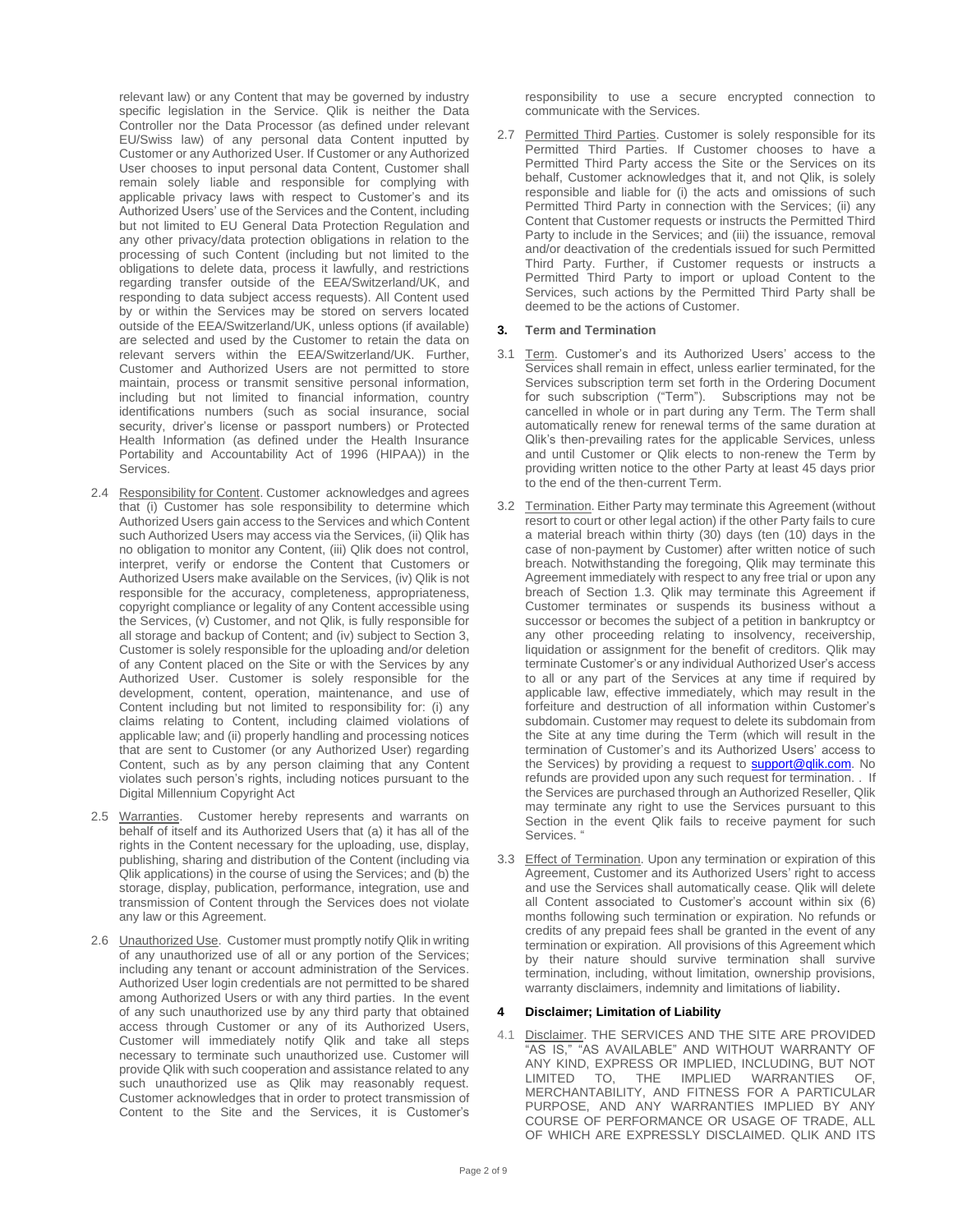OFFICERS, DIRECTORS, EMPLOYEES, AGENTS, SUPPLIERS, PARTNERS, SERVICE PROVIDERS AND LICENSORS DO NOT WARRANT THAT: (I) THE SERVICES OR THE SITE WILL BE AVAILABLE AT ANY PARTICULAR TIME OR LOCATION; (II) THE SERVICES OR THE SITE WILL BE FREE OF DEFECTS OR ERRORS, (III) THE SERVICES OR THE SITE ARE FREE OF VIRUSES OR OTHER HARMFUL COMPONENTS; (IV) THAT NEITHER THE SERVICES OR THE SITE WILL NOT HARM COMPUTER SYSTEMS; OR (V) THE RESULTS OF USING THE SERVICES OR THE SITE WILL<br>MEET CUSTOMER'S OR AUTHORIZED USERS' CUSTOMER'S OR AUTHORIZED REQUIREMENTS.

- 4.2 Limitation of Liability. Except for: (i) each party's indemnification obligations hereunder; (ii) Customer's breach of Section 1.3 (Restrictions), Section 2 (Customer Responsibilities), or Section 9.8 (Export Control); or (iii) Customer's violation of Qlik's intellectual property rights, each Party's maximum cumulative liability for any claims, losses, costs (including attorney's fees) and other damages arising under or related to this Agreement, regardless of the form of action, whether in contract, tort (including but not limited to negligence or strict liability) or otherwise, will be limited to actual damages incurred, which will in no event exceed the greater of (a) one thousand dollars (USD \$1,000); or (b) the aggregate amount of subscription fees paid by Customer for the Services for the twelve month period immediately preceding the date upon which the events giving rise to such claim occurred.
- 4.3 Exclusion of Damages. IN NO EVENT SHALL QLIK OR ITS<br>DIRECTORS, OFFICERS, EMPLOYEES, AGENTS, DIRECTORS, OFFICERS, EMPLOYEES, AGENTS, PARTNERS, SUPPLIERS, VENDORS OR LICENSORS BE LIABLE UNDER CONTRACT, TORT, STRICT LIABILITY, NEGLIGENCE, WARRANTY OR ANY OTHER LEGAL OR EQUITABLE THEORY WITH RESPECT TO THE SERVICES, INCLUDING FOR ANY LOST PROFITS, DATA OR CONTENT LOSS, COST OF PROCUREMENT OF CONTENT LOSS, COST OF PROCUREMENT OF SUBSTITUTE GOODS OR SERVICES, LOSS OF GOODWILL, OR FOR ANY SPECIAL, INDIRECT, INCIDENTAL, PUNITIVE, COMPENSATORY OR CONSEQUENTIAL DAMAGES OF ANY KIND WHATSOEVER, EVEN IF QLIK HAD BEEN ADVISED AS TO THE POSSIBILITY OF SUCH DAMAGES..
- 4.4 Free Trial. NOTWITHSTANDING ANY OTHER PROVISION OF THIS AGREEMENT, DURING ANY FREE TRIAL THE SERVICES AND THE SITE ARE PROVIDED "AS-IS" AND WITHOUT ANY WARRANTY AND QLIK SHALL HAVE NO INDEMNIFICATION OBLIGATIONS NOR LIABILITY OF ANY TYPE WITH RESPECT TO THE SERVICES AND THE SITE FOR THE FREE TRIAL PERIOD UNLESS SUCH EXCLUSION OF LIABILITY IS NOT ENFORCEABLE UNDER APPLICABLE LAW IN WHICH CASE QLIK'S LIABILITY WITH RESPECT TO THE SERVICES AND THE SITE PROVIDED DURING THE FREE TRIAL SHALL NOT EXCEED \$1,000. WITHOUT LIMITING THE FOREGOING, QLIK AND ITS AFFILIATES AND ITS LICENSORS DO NOT REPRESENT OR WARRANT TO CUSTOMER THAT CUSTOMER'S AND/OR ITS AUTHORIZED USERS' USE OF THE SERVICES OR THE SITE DURING THE FREE TRIAL PERIOD WILL BE UNINTERRUPTED, TIMELY, SECURE OR FREE FROM ERROR. NOTWITHSTANDING ANYTHING TO THE CONTRARY IN THIS AGREEMENT, CUSTOMER SHALL BE FULLY LIABLE UNDER THIS AGREEMENT TO QLIK AND ITS AFFILIATES FOR (A) ANY DAMAGES ARISING OUT OF CUSTOMER'S AND/OR ITS AUTHORIZED USERS' USE OF THE SERVICES AND/OR THE SITE DURING THE FREE TRIAL PERIOD, (B) ANY BREACH BY CUSTOMER AND/OR ITS AUTHORIZED USERS OF THIS AGREEMENT AND/OR (C) ANY OF CUSTOMER'S INDEMNIFICATION OBLIGATIONS HEREUNDER.

## **5 Intellectual Property Rights; Indemnification**

5.1 Proprietary Rights. Qlik (and its licensors, as applicable) shall own all right, title and interest, including all related intellectual property rights, in and to the Services (or any underlying technology or content within the Services). Further, Customer's license to use and access the Services will be automatically revoked if Customer violates this Agreement in a manner that violates Qlik's or any third party's intellectual property rights. No title or ownership of any proprietary rights related to the Services is transferred to Customer or any Authorized User pursuant to this Agreement. All intellectual property rights not explicitly granted to Customer or any Authorized User are reserved by Qlik. If Customer provides comments, suggestions, or recommendations to Qlik with respect to the Services (including without limitation with respect to modifications, enhancements, improvements, other changes to the Services) (collectively, the "Feedback"), Customer hereby grants to Qlik a worldwide, royalty free, irrevocable, perpetual license to use and otherwise incorporate any Feedback in connection with the Services.

- 5.2 Indemnification by Qlik. Qlik shall defend, indemnify and hold Customer harmless from any damages and costs awarded against Customer as a result of a third party claim that the Services, as provided by Qlik, infringes upon any third party copyright, trademark or patent ("IP Claim"). Qlik will not be liable for any IP Claim arising from or based upon: (i) any unauthorized use of, unauthorized access granted to or unauthorized distribution of the Services; and/or (ii) use of any Content with or in the Services. If the Services become, or, in Qlik's opinion, is likely to become, the subject of an IP Claim, Qlik may, at its option and expense, either: (i) obtain the right for Customer to continue using the Services in accordance with this Agreement; (ii) replace or modify the Services so that it becomes noninfringing while retaining substantially similar functionality; or (iii) if neither of the foregoing remedies can be reasonably effected by Qlik, terminate this Agreement (without need for a ruling by a court or arbitrator) and refund Customer any prepaid fees covering the remainder of the term of the terminated subscription. THIS SECTION 5.2 STATES QLIK'S SOLE AND ENTIRE OBLIGATION AND LIABILITY, AND CUSTOMER'S SOLE AND EXCLUSIVE RIGHT AND REMEDY, FOR INFRINGEMENT OR VIOLATION OF INTELLECTUAL PROPERTY RIGHTS.
- 5.3 Indemnification by Customer. Customer shall defend, indemnify and hold harmless Qlik, its affiliates and each of their respective employees, contractors, directors, officers, suppliers and representatives from all liabilities, claims, and expenses, including reasonable attorneys' fees, that arise from or relate to any third party claims alleging: (i) violation of any privacy or other rights of any third party or any Authorized User in connection with the Services (except to the extent arising from an IP Claim) or (ii) infringement, of the intellectual property rights of any third party by Customer or any Authorized User (each, a "Customer Claim").
- 5.4 Conditions. Each party's indemnification obligations hereunder are subject to: (i) prompt notification of a claim in writing to the indemnifying party; (ii) consent to allow the indemnifying party to have sole control of the defense and any related settlement negotiations; and (iii) provision of information, authority and assistance as necessary for the defense and settlement of the IP Claim or Customer Claim.

## **6 Fees; Payment and Taxes**

6.1 Customer shall pay all fees due within thirty (30) days from the date of Qlik's valid invoice therefor, unless otherwise stated on an Ordering Document. Fees are not subject to any right of offset or suspension and all payments shall be non-cancelable, non-refundable and non-creditable. Fees do not include sales, use, value-added or other taxes or duties. Customer agrees to pay all applicable taxes and duties on Fees for which Qlik is required to pay or account, exclusive of any tax on Qlik's income. Customer shall directly pay any such taxes or duties assessed against it, unless Customer provides Qlik in a timely manner with a valid certificate of exemption or other evidence that items are not taxable. If Customer is required by law or regulation to make any deduction or withholding (whether on account of tax or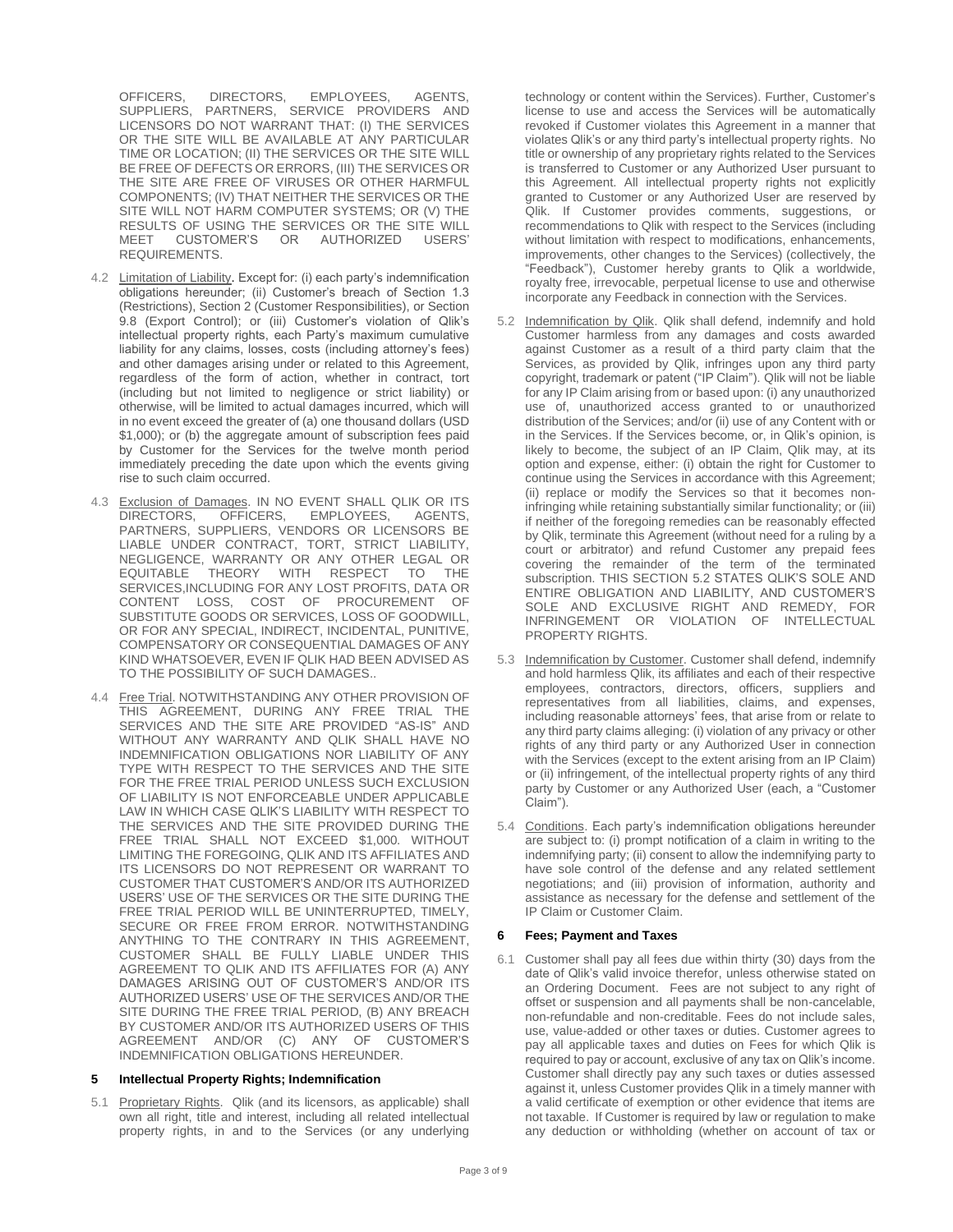otherwise) from any payment, Customer shall, notify Qlik in writing of such deduction or withholding requirement prior to making the payment to Qlik. Customer shall, in accordance with the law, withhold such deduction or withholding taxes from the amount due to Qlik, remit the deduction or withholding taxes to the appropriate tax authority, and furnish Qlik with proof of payment of such deduction or withholding taxes within thirty (30) days following payment thereof. Where Qlik is entitled under any applicable tax treaty to a reduction in the rate of, or the elimination of, applicable withholding tax, the parties agree to cooperate in accordance with applicable law to claim such a reduction. If Customer fails to make any payment when due hereunder, Qlik will be entitled to withhold further orders to Customer. If the Customer fails to pay any Fee when due, then Qlik may charge Customer interest in an amount of one percent (1%) per month, or such lower rate as may be mandated by applicable law, on the unpaid balance from the due date and/or suspend access to the Services.

## **7 Confidentiality**

- 7.1 Each Party will hold in confidence the other Party's Confidential Information and will not disclose or use such Confidential Information except as necessary to exercise its express rights to perform its express obligations hereunder. Any Party's disclosure of the other Party's Confidential Information may be made only to those of its employees or consultants who need to know such information in connection herewith and who have agreed to maintain the Confidential Information as confidential as set forth herein. Notwithstanding the foregoing, a Party may disclose the other Party's Confidential Information to the extent that it is required to be disclosed in accordance with an order or requirement of a court, administrative agency or other governmental body, provided that such Party, to the extent permitted by law, provides the other Party with prompt notice of such order or requirement in order that it may seek a protective order. Each Party's confidentiality obligations hereunder will continue for a period of three (3) years following any termination of this Agreement, provided, however, that each Party's obligations will survive and continue in effect thereafter with respect to, and for so long as, any Confidential Information continues to be a trade secret under applicable law. The Parties acknowledge and agree that the Services and all pricing information shall be treated as the Confidential Information of Qlik.
- 7.2 "Confidential Information" means non-public information that is disclosed by or on behalf of a Party under or in relation to this Agreement that is identified as confidential at the time of disclosure or should be reasonably understood to be confidential or proprietary due to the nature of the information and/or the circumstances surrounding its disclosure. Confidential Information does not include information which, and solely to the extent it: (i) is generally available to the public other than as a result of a disclosure by the receiving Party or any of its representatives; (ii) was known to the receiving Party prior to the date hereof on a non-confidential basis from a source other than disclosing Party or its representatives; (iii) is independently developed by the receiving Party without the benefit of any of the disclosing Party's Confidential Information; (iv) becomes lawfully known to the receiving Party on a non-confidential basis from a source (other than disclosing Party or its representatives) who is not prohibited from disclosing the information to the receiving Party by any contractual, legal, fiduciary or other obligation; or (v) was disclosed by the disclosing Party to a third party without an obligation of confidence. In any dispute concerning the applicability of these exclusions, the burden of proof will be on the receiving Party and such proof will be by clear and convincing evidence.

#### **8 Definitions**

8.1 "Agreement" means collectively all the terms, conditions contained or referenced in this document, the Qlik Acceptable Use Policy and all other operating rules, notices, policies and procedures that Qlik may publish from time to time on the Site.

- 8.2 "Authorized Reseller" means a reseller, distributor or other partner authorized by Qlik to sell the Services.
- 8.3 "Authorized User" means (a) in the case of an individual accepting this Agreement on such individual's own behalf, such individual, or (b) an employee or Permitted Third Party of a Customer and (i) who is authorized by Customer to use the Services, (ii) for whom Customer has purchased a subscription (or in the case of any free trial, for whom the trial has been provisioned), and (iii) to whom Customer has supplied a user identification and password. An email alias or group address book may not be designated as an Authorized User.
- 8.4 "Content" means information, data, media or other content provided by Customer or any Authorized User for use with the Services.
- 8.5 "Customer" means the individual person, company, or organization that has purchased or has registered for a trial of the Services.
- 8.6 "Documentation" means the then-current user documentation for<br>the Services, including the metrics available at the Services, including the metrics available at [www.qlik.com/product-terms.](http://www.qlik.com/product-terms)
- 8.7 "Ordering Document" means an order form for the Services either executed between Customer and Qlik or an Authorized Reseller and Customer, or an order form completed via Qlik's online purchasing portal.
- 8.8 "Permitted Third Party" means any individual that is not an employee of Customer, such as consultants, contractors, customers and agents of Customer, which may include Qlik employees.
- 8.9 "Qlik" means the Qlik entity identified in Table 1 to this Agreement.
- 8.10 "Qlik Acceptable Use Policy" means Qlik's then-current Hosted Services Acceptable Use Policy regarding Content currently set forth under Legal Policies at www.qlik.com.
- 8.11 "Services" means the products and services that are ordered by Customer under an Ordering Document and made available online by Qlik.
- 8.12 "Site" refers to Qlik's website located a[t www.qlikcloud.com](http://www.qlikcloud.com/) (and any Qlik subdomains made available to Customers).

## **9 General**

9.1 Entire Agreement; Severability; No Wavier; Headings. This Agreement is the entire agreement between Customer and Qlik with respect to the Services, including use of the Site, and supersede all prior or contemporaneous communications and proposals (whether oral, written or electronic) between Qlik and Customer with respect to the Services, including any prior version of this Agreement. If any provision of this Agreement is found to be unenforceable or invalid, that provision will be limited or eliminated to the minimum extent necessary so that this Agreement will otherwise remain in full force and effect and enforceable. The failure of either party to exercise in any respect any right provided for herein shall not be deemed a waiver of any further rights hereunder. In addition, this Agreement shall supersede any conflicting or contradictory terms contained in any purchase order, order form, or any other document Customer submits to any of Qlik's designated vendors in connection with a purchase of a subscription to the Services, and any such conflicting or contradictory terms will be of no force or effect. Failure to enforce any part of this Agreement shall not constitute a waiver of any right to later enforce that or any other part of this Agreement. The section and paragraph headings in this Agreement are for convenience only and shall not affect their interpretation.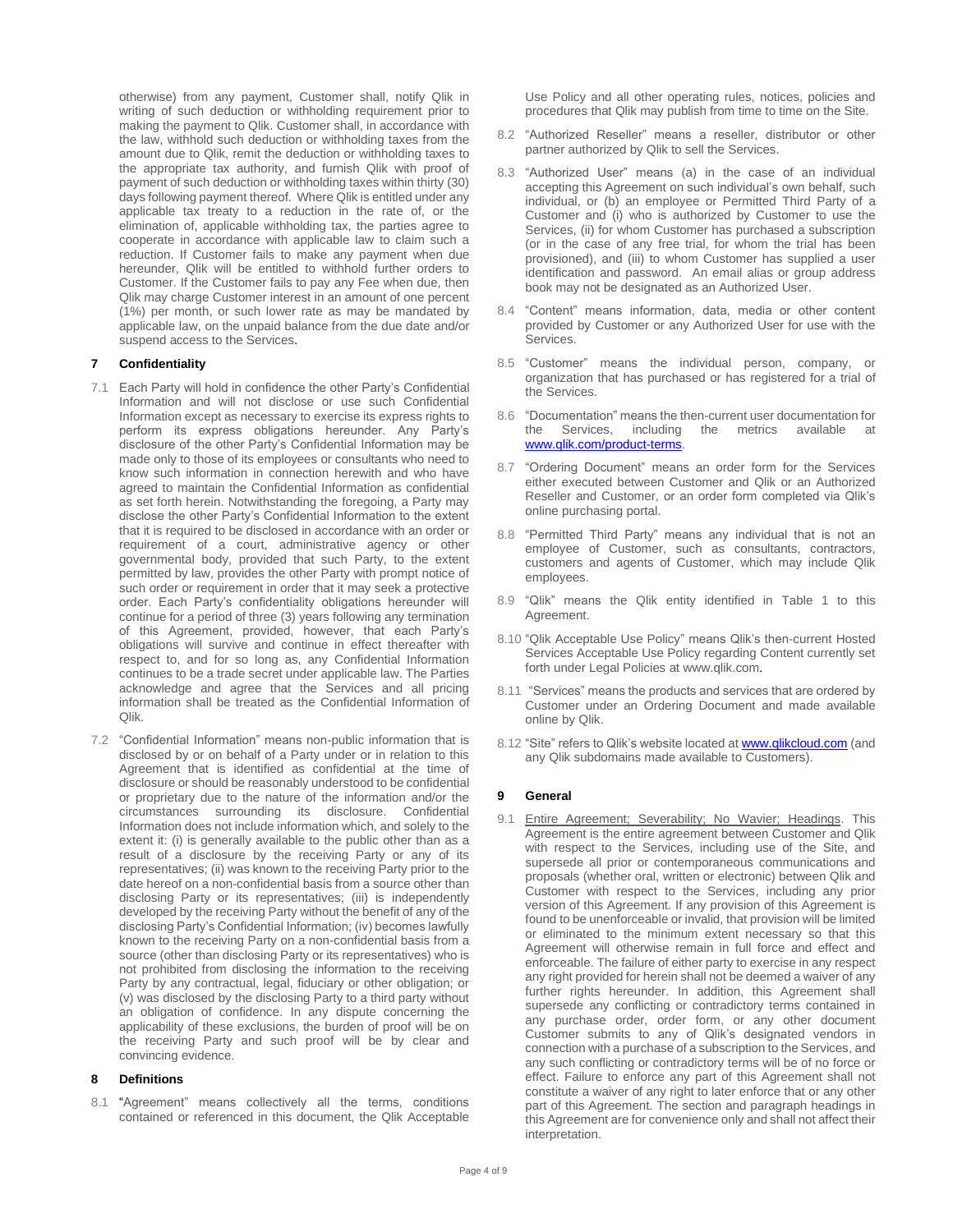- 9.2 Governing Law; Jurisdiction. This Agreement is governed by the law of the jurisdiction set out in Table 1 corresponding to the Qlik entity identified therein as the contracting party, but excluding any conflict of law rules or the United Nations Convention on Contracts for the International Sale of Goods, the application of which is hereby expressly excluded. Any suit, action or proceeding arising out of or relating to this Agreement will be brought before the courts or arbitration boards set out in Table 1 corresponding to the contracting Qlik entity, and the Parties hereby expressly and irrevocably submit to the exclusive jurisdiction of such courts or arbitral bodies for the purpose of any such suit, action or proceeding. Notwithstanding anything to the contrary in this Agreement, either Party may at any time seek injunctive or interlocutory relief in a court of competent jurisdiction in order to protect any urgent interest of such Party, including, without limitation, the confidentiality and use restrictions of this Agreement. TO THE EXTENT AVAILABLE UNDER APPLICABLE LAW, CUSTOMER EXPRESSLY WAIVES ANY RIGHT TO A JURY TRIAL REGARDING DISPUTES RELATED TO THIS AGREEMENT.
- 9.3 Test Services. Qlik may, in its discretion, periodically provide certain Customers with an opportunity to test additional features or functionality in connection with the Services. Customers are not required to accept these opportunities when provided, and Customer may decline to participate in the testing of such additional features or functionality at any time. Customer acknowledges that such features or functionality are not considered part of the Services under this Agreement, are not supported, are provided "as is" with no warranties of any kind, and may be subject to additional terms. Qlik reserves the right at any time, in its sole discretion, to discontinue provision of, or to modify, any such features or functionality provided for testing purposes.
- 9.4 Modification. Qlik reserves the right, in its sole discretion, to modify any provision of this Agreement, or to change or update the Services (including without limitation, the availability of any feature or functionality) at any time by posting a notice on the Site or by sending notice via email. Customer's continued use of the Services following notification of any such changes to constitutes acceptance of those changes.
- 9.5 Third Party Materials. The Services may include certain open source or other third party software, data, or other materials (the "Third Party Materials") that are separately licensed by their respective owners. Third Party Materials are identified in the Documentation. Qlik represents that if the Services are used in accordance with this Agreement, such use shall not violate any license terms for the Third Party Materials. QLIK MAKES NO OTHER REPRESENTATION, WARRANTY, OR OTHER THE THIRD MATERIALS, AND HEREBY DISCLAIMS ANY AND ALL LIABILITY RELATING TO CUSTOMER'S USE THEREOF.
- 9.6 Statistical Information. Qlik may collect and use certain statistical and usage information relating to the Services, and may share such information with authorized third-party vendors to perform functions on Qlik's behalf. This information may include, but is not limited to, size and number of applications, sharing statistics, login statistics, session information (e.g., number, duration, error messages, types/number of users, applications and/or charts used and API usage) and browser configurations. This information will not include any confidential or personally identifiable information of any Authorized User. The collection and use of this information will be governed by Qlik's Cookie & Privacy Policy.
- 9.7 Force Majeure**.** Qlik shall not be liable for any failure to perform its obligations hereunder where such failure results from any cause beyond Qlik's reasonable control, including, without

limitation, mechanical, electronic or communications failure or degradation.

- 9.8 Export Control. Customer agrees at all times to comply with all applicable laws and regulations in its performance of this Agreement, which may include, without limitation, U.S. and E.U. export control laws and regulations, and regulations declared by the U.S. Department of the Treasury Office of Foreign Assets Control, the Council of the E.U. and their counterparts under applicable law ("Export Control Laws"). Customer will indemnify, defend and hold harmless Qlik and its respective officers, agents and employees from and against any and all losses, costs, claims, penalties, fines, suits, judgments and other liabilities (including applicable attorney's fees) arising out of, relating to or resulting from Customer's failure to comply with any Export Control Laws.
- 9.9 Verification and Compliance. Customer acknowledges that Qlik may monitor use of the Services and the Site in order to verify that Customer has not exceeded its permitted number of Authorized Users or violated or circumvented any limitations or restrictions on allocation of users or capacity or reassignment of access to the Service. If Qlik becomes aware of any excess usage or violations of allocation restrictions, then Qlik may: (a) require Customer to will pay for the excess usage at prevailing rates for the Services; (b) suspend or terminate Customer's access to the Services; or (c) exercise any other remedy that may be available to Qlik. Upon Qlik's written request, Customer shall furnish Qlik with a signed certification certifying that the Services are being used pursuant to the terms of this Agreement, including any Scope Limitations and/or access and user limitations. With prior reasonable notice, Qlik may audit Customer's compliance with this Agreement and/or use of the Services. If such inspections disclose that Customer has accessed or permitted access to Services in a manner that is not permitted under this Agreement, then Qlik may terminate this Agreement pursuant to Section 3 and Customer shall be liable for the reasonable costs of the audit in addition to any other fees, damages and penalties Qlik may be entitled to under this Agreement and applicable law.
- 9.10 Authorized Reseller Not For Resale Use of the Services. If an Authorized Reseller is provided access to the Services for Not For Resale (NFR) ("SaaS Services NFRs"), use of the SaaS Services NFRs is only permitted in in accordance with the provisions of Authorized Reseller's partner agreement with Qlik and the Qlik Partner License Policy and Guideline. Notwithstanding any other provision in this Agreement, the SaaS Services NFRs and the Site are provided "AS-IS" and without any warranty and Qlik shall have no indemnification obligations nor liability of any type with respect to the SaaS Services NFRs and the Site unless such exclusion of liability is not enforceable under applicable law in which case Qlik's liability with respect to the SaaS Services NFRs and the Site provided during the free trial shall not exceed \$1,000. Without limiting the foregoing, Qlik and its Affiliates and its licensors do not represent or warrant that use of the SaaS Services NFRs or the Site by Authorized Reseller uninterrupted, timely, secure or free from error. Notwithstanding anything to the contrary in this Agreement, Authorized Reseller shall be fully liable under this Agreement to Qlik and its Affiliates for (a) any damages arising out of Authorized Reseller's use of the SaaS Services NFRs and/or the Site, (b) any breach by Authorized Reseller of this Agreement and/or the Qlik Partner License Policy and Guideline.
- 9.11 Government End-Users. The Services are commercial computer software. If Customer or an Authorized User of the Services is an agency, department or other entity of the United States Government, the use, duplication, reproduction, release, modification, disclosure or transfer of the Services, or any related documentation of any kind, including technical data and manuals, is restricted by this Agreement in accordance with Federal Acquisition Regulation 12.212 for civilian purposes and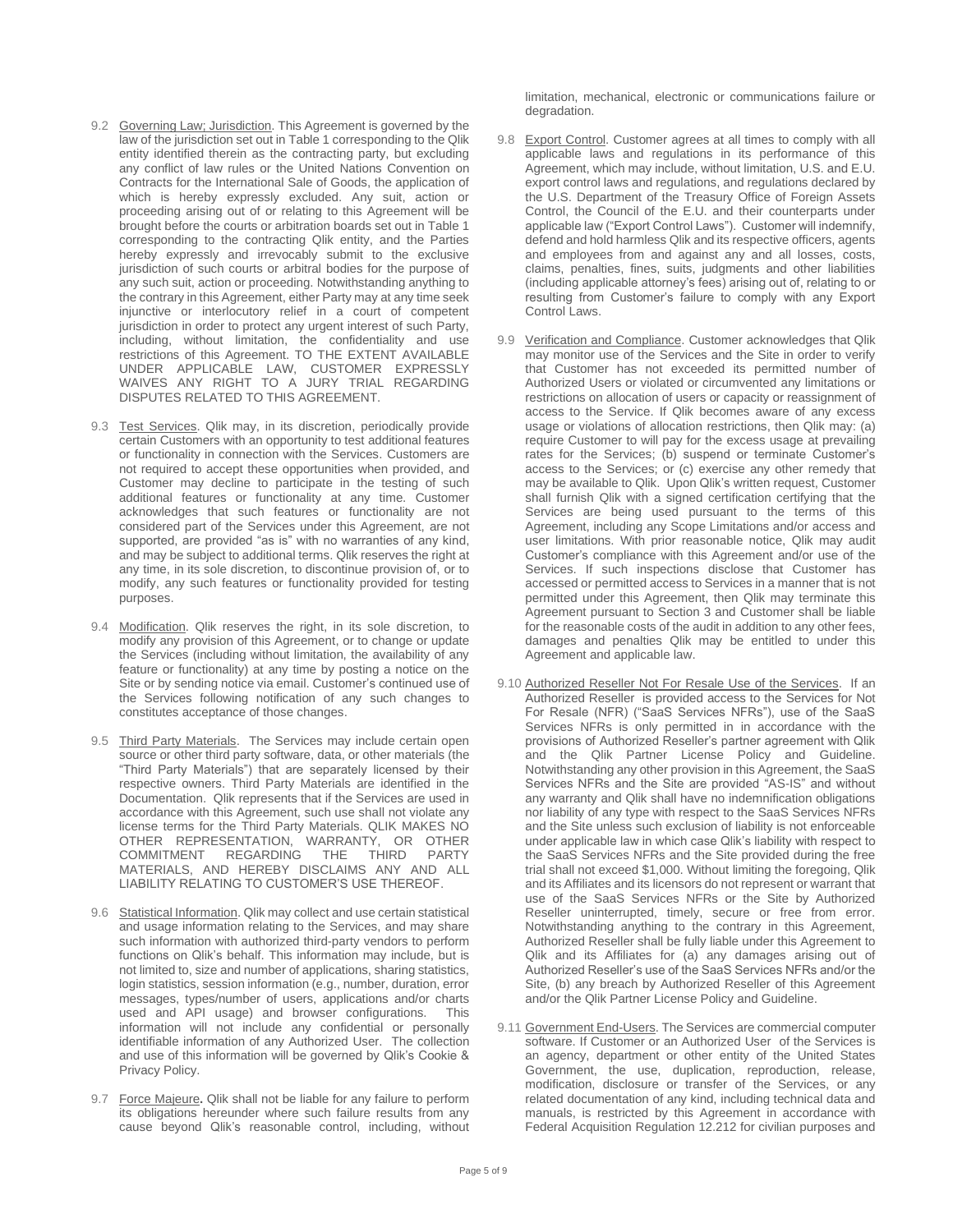Defense Federal Acquisition Regulation Supplement 227.7202 for military purposes. The Services were developed fully at private expense. All other use is prohibited.

- 9.12 Assignment; Relationship between the Parties**.** This Agreement is not assignable, transferable or sublicensable by Customer except with Qlik's prior written consent. Qlik may assign, transfer or delegate any of its rights and obligations hereunder without consent. No agency, partnership, joint venture, fiduciary, or employment relationship is created as a result of this Agreement and neither party has any authority of any kind to bind the other in any respect.
- 9.13 Notices**.** All notices concerning a default, breach or violation of this Agreement by Qlik must be in writing and delivered to Qlik: (a) by certified or registered mail; or (b) by an internationally recognized express courier, and shall be addressed to: Qlik at 211 S. Gulph Rd., Suite 500, King of Prussia, PA 19406 USA, Attention: Legal Department. All other notices to Qlik, including account related communications, will be electronically sent to Qlik at CustomerNotices@qlik.com. Unless otherwise specified in writing by the Customer, all notices to Customer shall be sent to the address provided by Customer in the Ordering Document.

#### **10 Special Provisions and Exceptions**

- 10.1 **Limitations of Liability for Authorized Users in Germany or Austria.**
- 10.1.1 If Authorized User usually resides in Germany or Austria, then Section 4.2 will not apply. Instead, subject to the provisions in 9.1.2, Qlik's statutory liability for damages shall be limited as follows: (i) Qlik shall be liable only up to the amount of damages as typically foreseeable at the time of entering into the contract in respect of damages caused by a slightly negligent breach of a material contractual obligation (i.e. a contractual duty the fulfilment of which is essential for the proper execution of the contract, the breach of which endangers the purpose of the contract and on the fulfilment of which Customer regularly relies); and (ii) Qlik shall not be liable for damages caused by a slightly negligent breach of a non-material contractual obligation.
- 10.1.2 The aforesaid limitation of liability shall not apply to liability under the German Product Liability Act, liability for assuming a specific guarantee or liability for damages caused by willful misconduct or gross negligence, or any kind of willfully or negligently caused personal injuries.
- 10.1.3 Authorized Users shall take all reasonable measures to mitigate and/or to avoid damages, including, in particular, an obligation for Customer to make back-up copies of data on a regular basis and to carry out security checks.
- 10.1.4 Regardless of the legal grounds giving rise to liability, Authorized User shall not be liable for indirect and/or consequential damages, including, in particular, loss of profit and loss of interest, unless any such damage has been caused by Qlik's willful misconduct or gross negligence.
- 10.1.5To the extent Qlik's liability is limited or excluded, the same shall apply in respect of any personal liability of Qlik's legal representatives, employees, suppliers, resellers and vicarious agents.
- 10.2 **Modification of Terms for Authorized Users in Germany or Austria**. If Authorized User usually resides in Germany or Austria, then Section 9.4 shall not apply. Instead, the following shall apply: Qlik reserves the right, in its sole discretion, to modify or replace any of this Agreement, or change, suspend, or discontinue the Services (including without limitation, the availability of any feature, database, or content) at any time by

posting a notice on the Site or by sending notice through the Services, via e-mail or by another appropriate means of electronic communication. While Qlik will timely provide notice of modifications, it is also Authorized User's responsibility to check this Agreement periodically for changes. If Qlik modifies this Agreement, Authorized User may object to this modification within six weeks after Qlik has informed Authorized User as described above and notwithstanding anything to the contrary in this Agreement, Authorized User may terminate the Services where Qlik does not grant as an exception the continued use under the previous conditions with regards to the objections. Authorized User's continued use of the Services following notification of any changes to this Agreement constitutes acceptance of those changes. Qlik will inform Authorized User of the consequences of Authorized User's continued use once the objection period above commences.

#### 10.3 **Warranty for Authorized Users in Germany or Austria**

- 10.3.1 If Authorized User usually resides in Germany or Austria the Parties agree and acknowledge that the Qlik Products, are provided without warranty of any kind, express or implied, including but not limited to, the implied warranties of merchantability, satisfactory quality, and fitness for a particular purpose, whereas Qlik shall remedy any defects in kind as part of its ongoing support obligations which are included and fully compensated by the subscription fees. Further, Qlik and its vendors disclaim any warranty that the Customer's use of the Qlik Products will be uninterrupted or error free. The Customer's use of the Qlik Products is solely at its own risk.
- 10.3.2 The Parties agree and acknowledge that the following modifications of Customer's statutory warranty rights shall apply:
- (a) Qlik shall have no liability for initial material defects of the Software (Sachmängel) regardless of whether they have been caused by Qlik's fault (verschuldensunabhängig);
- (b) The Customer's (i) right of reduction (Minderung), (ii) set-off and (iii) retention shall be excluded unless, as regards to (ii) and (iii), Customer asserts such rights on the basis of claims that have been asserted by a final court judgment;
- (c) Any warranty claims of the Customer against Qlik shall become time-barred 12 months after the start of the statutory warranty period; and
- (d) For the avoidance of doubt, the Parties agree and acknowledge no further warranty period shall apply in regard to updates or upgrades to the Software that Qlik provides during the initial or any renewal term of the subscription licenses. Any damage claim Customer has under an applicable warranty shall be limited by the limitation of liability provision set forth under Section 4.2 of this Agreement.
- 10.3.3 THE LIMITED WARRANTIES IN THIS SECTION DO NOT APPLY TO SOFTWARE OR SERVICES PROVIDED TO CUSTOMER FREE OF CHARGE, OR SOFTWARE THAT HAS BEEN ALTERED BY CUSTOMER, OR TO UPDATES PROVIDED UNDER SUPPORT, TO THE EXTENT SUCH ALTERATIONS CAUSED A DEFECT.

**10.4 Third Party Intellectual Property Infringement Indemnification for Authorized Users in Germany or Austria.** If Authorized User usually resides in Germany or Austria then Section 5.2 is supplemented by the following additional sentence: CUSTOMER'S STATUTORY CLAIMS FOR DAMAGES SHALL REMAIN UNAFFECTED, PROVIDED, HOWEVER; THAT ANY SUCH CLAIMS SHALL BE LIMITED BY THE LIMITATION OF LIABILITY AS SET FORTH HEREUNDER.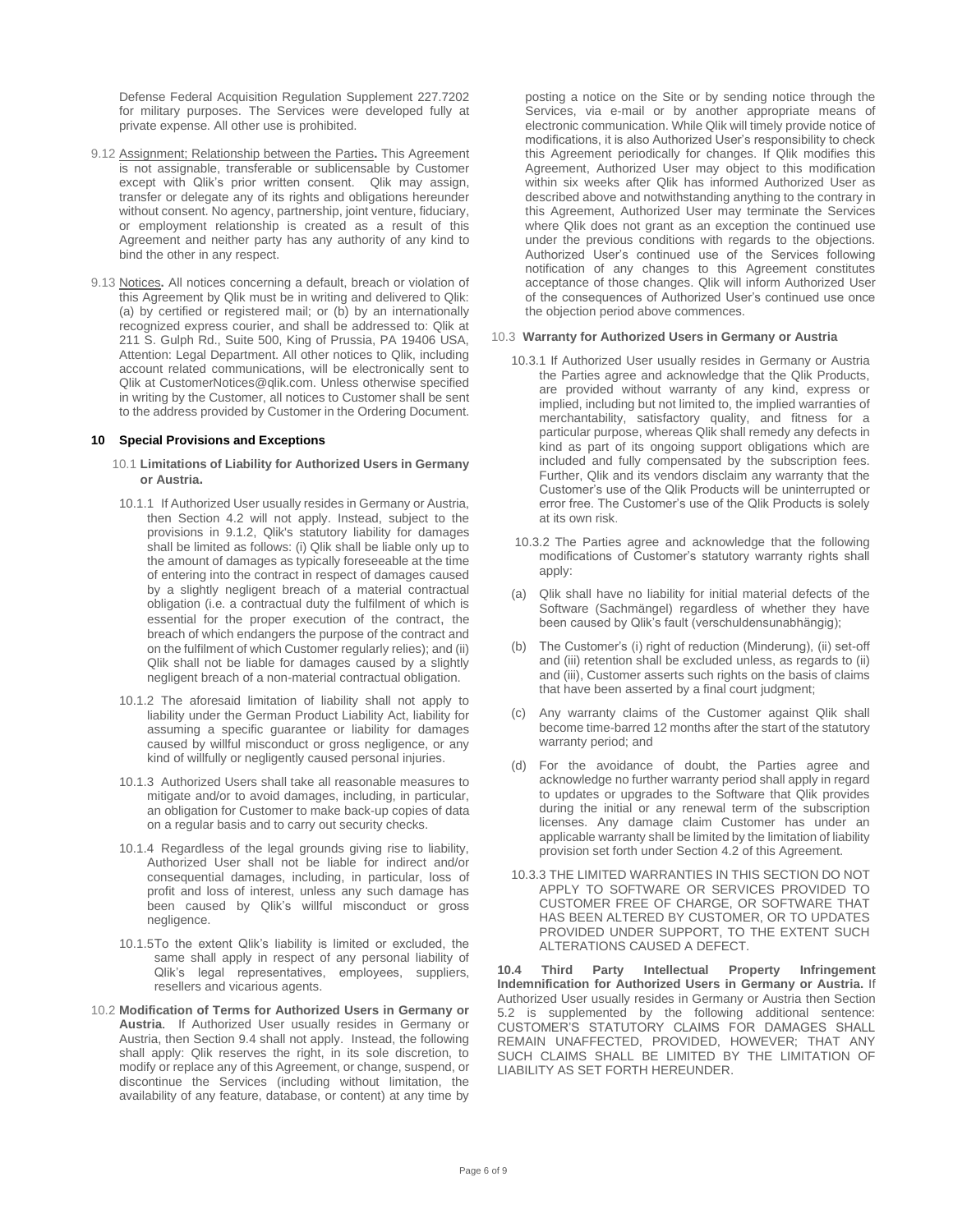

# **Table 1 Governing Law and Venue**

If the Customer's location is not specified below, then the contracting entity shall be QlikTech International Markets AB, with the applicable Governing Law and Arbitration as stated below.

| <b>Customer Location</b>                                                                                                                                                                                                                          | <b>Qlik Contracting Entity</b>                       | <b>Governing Law</b>                                                                                                                                                                                                                                                                                                                                                                                                                          |
|---------------------------------------------------------------------------------------------------------------------------------------------------------------------------------------------------------------------------------------------------|------------------------------------------------------|-----------------------------------------------------------------------------------------------------------------------------------------------------------------------------------------------------------------------------------------------------------------------------------------------------------------------------------------------------------------------------------------------------------------------------------------------|
| Any countries not specifically identified in<br>this Table 1                                                                                                                                                                                      | <b>OlikTech International Markets AB</b>             | the Governing Law shall be the laws of Sweden; and<br>(i)<br>any suit, action or proceeding arising out of or relating to<br>(ii)<br>this Agreement (including any non-contractual dispute or<br>claim) will be settled by arbitration at the Arbitration Institute<br>of the Stockholm Chamber of Commerce† in Stockholm.                                                                                                                    |
| Australia, American Samoa, Cook Islands,<br>Fiji, Guam, Kiribati, Marshall Islands, Federal<br>State of Micronesia, Nauru, Niue, Norfolk<br>Island, Palau, Papua New Guinea, Saint<br>Helena, Samoa, Solomon Islands, Tonga,<br>Tuvalu or Vanuatu | QlikTech Australia Pty Ltd.                          | the Governing Law shall be the laws of New South Wales<br>(i)<br>Australia; and<br>any suit, action or proceeding arising out of or relating to<br>(ii)<br>this Agreement (including any non-contractual dispute or<br>claim) will be brought before the Courts of New South<br>Wales, Australia and any courts competent to hear appeals<br>therefrom.                                                                                       |
| <b>Brazil</b>                                                                                                                                                                                                                                     | QlikTech Brasil Comercialização de<br>Software Ltda. | (i)<br>the Governing Law shall be the laws of Brazil; and<br>any suit, action or proceeding arising out of or relating to this<br>(ii)<br>Agreement (including any non-contractual dispute or claim)<br>will be settled by arbitration at the Arbitration Institute of the<br>Stockholm Chamber of Commerce† in Stockholm.                                                                                                                    |
| Canada                                                                                                                                                                                                                                            | QlikTech Corporation                                 | the Governing Law shall be the laws of the Province of<br>(i)<br>Ontario, Canada; and<br>any suit, action or proceeding arising out of or relating to<br>(ii)<br>this Agreement (including any non-contractual dispute or<br>claim) will be brought before the Courts of Ontario.                                                                                                                                                             |
| Denmark or Iceland                                                                                                                                                                                                                                | QlikTech Denmark A/S                                 | the Governing Law shall be the laws of Sweden; and<br>(i)<br>(ii)<br>any suit, action or proceeding arising out of or relating to<br>this Agreement (including any non-contractual dispute or<br>claim) will be settled by arbitration at the Arbitration<br>Institute of the Stockholm Chamber of Commercet in<br>Stockholm.                                                                                                                 |
| Finland, Estonia, Latvia or Lithuania                                                                                                                                                                                                             | QlikTech Finland Oy                                  | the Governing Law shall be the laws of Sweden; and<br>(i)<br>any suit, action or proceeding arising out of or relating to<br>(ii)<br>this Agreement (including any non-contractual dispute or<br>claim) will be settled by arbitration at the Arbitration Institute<br>of the Stockholm Chamber of Commerce† in Stockholm.                                                                                                                    |
| France, Monaco, or Reunion Island                                                                                                                                                                                                                 | QlikTech France SaRL                                 | the Governing Law shall be the laws of France; and<br>(i)<br>any suit, action or proceeding arising out of or relating to<br>(ii)<br>this Agreement (including any non-contractual dispute or<br>claim) will be settled by the Courts of Paris, France.                                                                                                                                                                                       |
| Germany, Austria, Switzerland, or<br>Liechtenstein                                                                                                                                                                                                | QlikTech GmbH                                        | the Governing Law shall be the laws of Germany; and<br>(i)<br>any suit, action or proceeding arising out of or relating to<br>(ii)<br>this Agreement (including any non-contractual dispute or<br>claim) will be settled by the Courts of Düsseldorf, Germany.                                                                                                                                                                                |
| Hong Kong and Macau                                                                                                                                                                                                                               | QlikTech Hong Kong Limited                           | the Governing Law shall be the laws of Hong Kong SAR;<br>(i)<br>any suit, action or proceeding arising out of or relating to<br>(ii)<br>this Agreement (including any non-contractual dispute or<br>claim) will be settled by arbitration in the Hong Kong SAR<br>in accordance with the laws of the Hong Kong SAR†† and<br>the arbitrators shall have the power to order, among other<br>things, specific performance and injunctive relief. |
| India                                                                                                                                                                                                                                             | QlikTech India Pvt. Ltd.                             | the Governing Law shall be the laws of India; and<br>(i)<br>(ii)<br>any suit, action or proceeding arising out of or relating to<br>this Agreement (including any non-contractual dispute or<br>claim) will be finally resolved by arbitration conducted in<br>accordance with the Arbitration and Conciliation Act, 1996<br>and any amendments thereto. †††                                                                                  |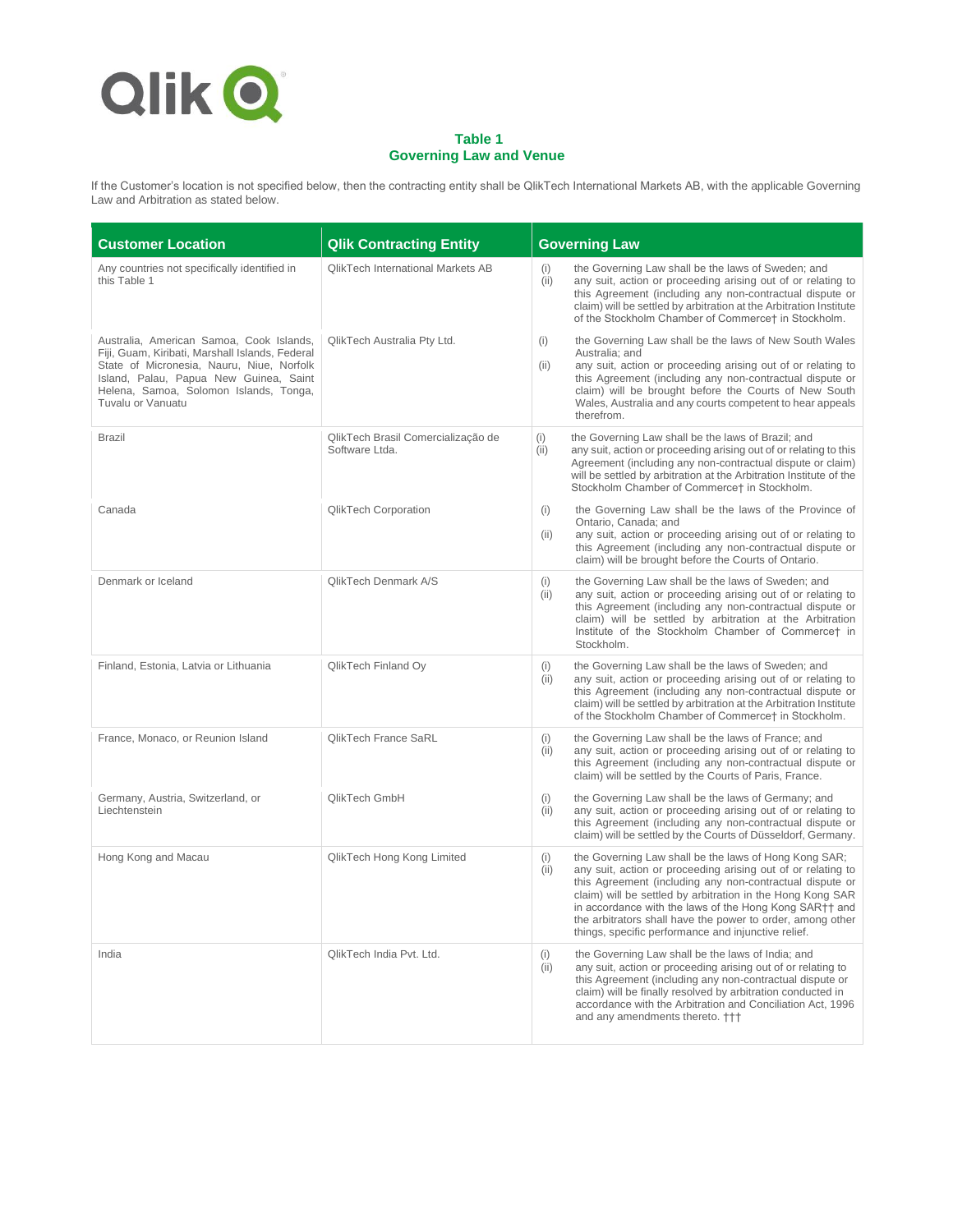| <b>Customer Location</b>                                                                                                                                                                                                                                                                                                                                                       | <b>Qlik Contracting Entity</b>                                | <b>Governing Law</b>                                                                                                                                                                                                                                                                                                                                                                                                                                                                                                                |
|--------------------------------------------------------------------------------------------------------------------------------------------------------------------------------------------------------------------------------------------------------------------------------------------------------------------------------------------------------------------------------|---------------------------------------------------------------|-------------------------------------------------------------------------------------------------------------------------------------------------------------------------------------------------------------------------------------------------------------------------------------------------------------------------------------------------------------------------------------------------------------------------------------------------------------------------------------------------------------------------------------|
| <b>Israel</b>                                                                                                                                                                                                                                                                                                                                                                  | Qlik Analytics (ISR) Ltd.                                     | the Governing Law shall be the laws of Israel and<br>(i)<br>(ii)<br>any suit, action or proceeding arising out of or relating to<br>this Agreement (including any non-contractual dispute or<br>claim) will be brought before the Courts of Israel and any<br>courts competent to hear appeals therefrom.                                                                                                                                                                                                                           |
| Italy                                                                                                                                                                                                                                                                                                                                                                          | QlikTech Italy Srl,                                           | the Governing Law shall be the laws of Italy; and<br>(i)<br>any suit, action or proceeding arising out of or relating to<br>(ii)<br>this Agreement (including any non-contractual dispute or<br>claim) will be adjudicated exclusively by the Court of<br>Milan.                                                                                                                                                                                                                                                                    |
| Japan                                                                                                                                                                                                                                                                                                                                                                          | QlikTech Japan K.K                                            | (i)<br>the Governing Law shall be the laws of Japan; and<br>any suit, action or proceeding arising out of or relating to<br>(ii)<br>this Agreement (including any non-contractual dispute or<br>claim) will be settled by the Tokyo District Court.                                                                                                                                                                                                                                                                                 |
| Mexico                                                                                                                                                                                                                                                                                                                                                                         | QlikTech Mexico, S. de R.L. de C.V.                           | the Governing Law shall be the laws of Mexico; and<br>(i)<br>any suit, action or proceeding arising out of or relating to<br>(ii)<br>this Agreement (including any non-contractual dispute or<br>claim) will be settled by arbitration at the Arbitration<br>Institute of the Stockholm Chamber of Commercet in<br>Stockholm.                                                                                                                                                                                                       |
| New Zealand                                                                                                                                                                                                                                                                                                                                                                    | <b>QlikTech New Zealand Limited</b>                           | the Governing Law shall be the laws of New Zealand; and<br>(i)<br>any suit, action or proceeding arising out of or relating to<br>(ii)<br>this Agreement (including any non-contractual dispute or<br>claim) will be brought before the Courts of New Zealand<br>and any courts competent to hear appeals therefrom.                                                                                                                                                                                                                |
| People's Republic of China ("PRC")                                                                                                                                                                                                                                                                                                                                             | Qlik Technology (Beijing) Limited<br><b>Liability Company</b> | the Governing Law shall be the laws of China; and<br>(i)<br>any suit, action or proceeding arising out of or relating to<br>(ii)<br>this Agreement (including any non-contractual dispute or<br>claim) will be settled by arbitration at the China International<br>Economic and Trade Arbitration Commission (CIETAC).<br>$++++$                                                                                                                                                                                                   |
| Armenia, Azerbaijan,<br>Belarus,<br>Albania,<br>Belgium, Bosnia, Herzegovina, Bulgaria,<br>Croatia/Hrvatska, Czech Republic, Georgia,<br>Israel, Kazakhstan,<br>Kosovo,<br>Hungary,<br>Luxembourg, Macedonia,<br>Republic of<br>Netherlands,<br>Moldova,<br>Montenegro,<br>Romania, Russian Federation, Serbia,<br>Slovak Republic, Slovenia, Turkey, Ukraine<br>or Uzbekistan | QlikTech Netherlands B.V.                                     | the Governing Law shall be the laws of the Netherlands;<br>(i)<br>and<br>any suit, action or proceeding arising out of or relating to<br>(ii)<br>this Agreement (including any non-contractual dispute or<br>claim) will be settled by arbitration at the SGOA (the Dutch<br>Foundation of the Settlement of Automation Disputes) in<br>The Hague.                                                                                                                                                                                  |
| Brunei, Darussalam, Cambodia, East Timor,<br>Indonesia,<br>People's<br>Democratic<br>Lao<br>Republic, Malaysia, Mongolia,<br>Myanmar<br>(Burma), Philippines, Singapore, Thailand,<br>Vietnam                                                                                                                                                                                  | QlikTech Singapore Pte. Ltd.                                  | the Governing Law shall be the laws of Singapore; and<br>(i)<br>any suit, action or proceeding arising out of or relating to<br>(ii)<br>this Agreement (including any non-contractual dispute or<br>claim) shall be determined by arbitration in Singapore in<br>accordance with the UNCITRAL Arbitration Guide in force<br>from time to time, and the law governing the agreement<br>contained in this Section (ii), the arbitration, and the<br>conduct and procedure of the arbitration, shall be the laws<br>of Singapore. ++++ |
| South Korea                                                                                                                                                                                                                                                                                                                                                                    | QlikTech Hong Kong Limited                                    | the Governing Law shall be the laws of South Korea; and<br>(i)<br>any suit, action or proceeding arising out of or relating to<br>(ii)<br>this Agreement (including any non-contractual dispute or<br>claim) will be brought before the Courts of the Seoul District<br>Court and any courts competent to hear appeals therefrom.                                                                                                                                                                                                   |
| Spain, Portugal or Andorra                                                                                                                                                                                                                                                                                                                                                     | QlikTech Ibérica S.L.                                         | the Governing Law shall be the laws of Spain; and<br>(i)<br>any suit, action or proceeding arising out of or relating to<br>(ii)<br>this Agreement (including any non-contractual dispute or<br>claim) will be settled exclusively by the Courts of the city<br>of Madrid, Spain.                                                                                                                                                                                                                                                   |
| Argentina, Aruba, Belize, Bermuda, Bolivia,<br>Chile, Colombia, Costa Rica, Dominican<br>Republic, Ecuador, El Salvador, Guatemala,<br>Honduras, Nicaragua, Panama, Peru,<br>Uruguay, Venezuela                                                                                                                                                                                | QlikTech LATAM AB                                             | the Governing Law shall be the laws of Sweden; and<br>(i)<br>any suit, action or proceeding arising out of or relating to<br>(ii)<br>this Agreement (including any non-contractual dispute or<br>claim) will be settled by arbitration at the Arbitration<br>Institute of the Stockholm Chamber of Commerce† in<br>Stockholm.                                                                                                                                                                                                       |
| Sweden                                                                                                                                                                                                                                                                                                                                                                         | QlikTech Nordic AB                                            | the Governing Law shall be the laws of Sweden; and<br>(i)<br>any suit, action or proceeding arising out of or relating to<br>(ii)<br>this Agreement (including any non-contractual dispute or<br>claim) will be settled by arbitration at the Arbitration                                                                                                                                                                                                                                                                           |